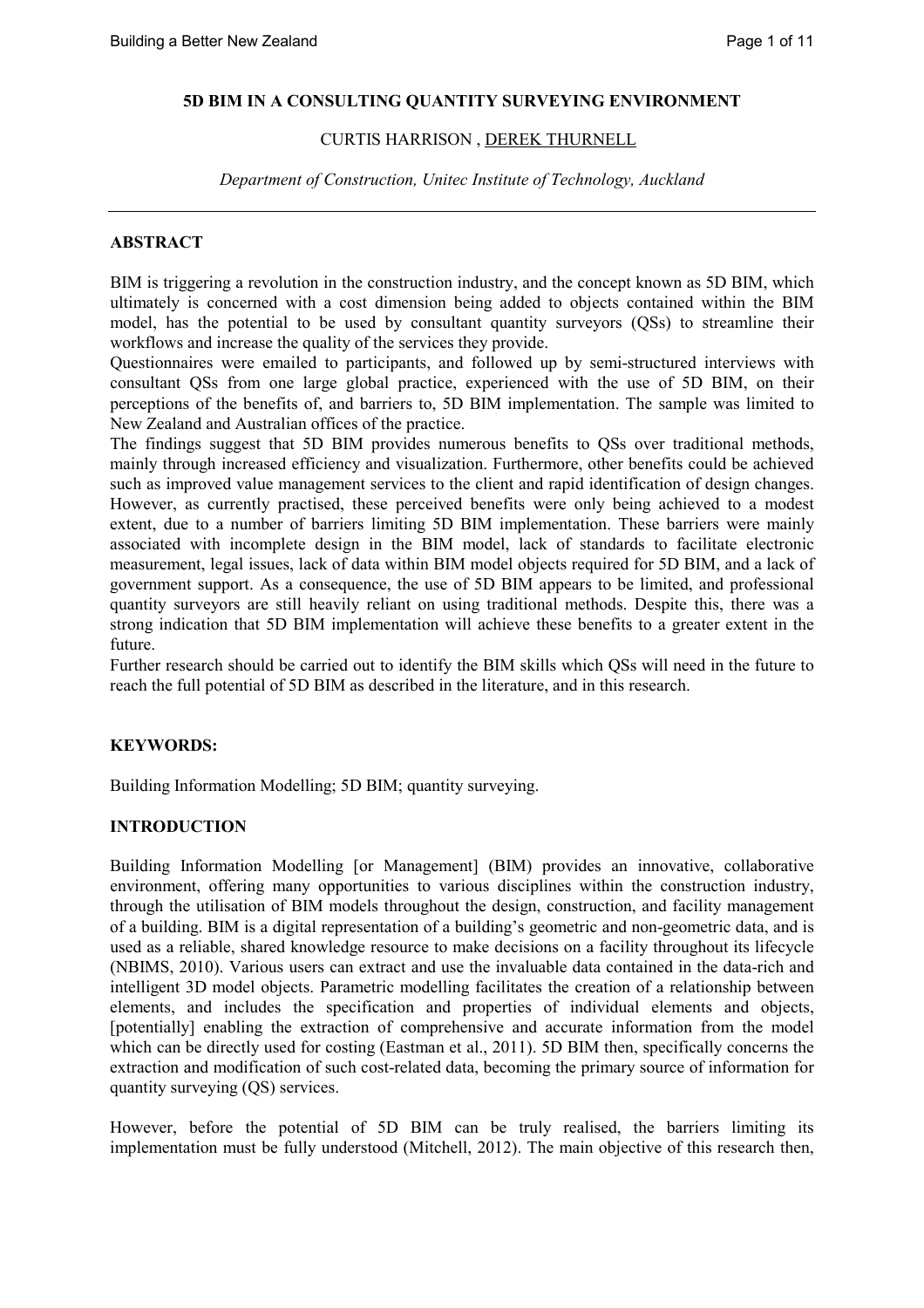is to determine the perceived benefits and barriers of 5D BIM implementation within a single, large multi-national consulting quantity surveying practice in New Zealand. The results are hoped to inform and facilitate the next step in the process, which is to develop solutions for overcoming the barriers, in order to obtain the benefits of 5D BIM within that practice.

### **5D BIM IN NEW ZEALAND**

Use of a single BIM model that contains all design documentation is not apparent within the New Zealand market; instead, projects often utilise up to three different (and separate) models, which can encompass architectural, structural and services design documentation (Boon & Prigg, 2012). A very few large projects have recently used a single integrated BIM model which can be shared with other project participants.

Literature on QS's use of 5D BIM within a New Zealand context is limited mainly due to the small market and reluctance to adopt its use (Tran, Tookey & Roberti, 2012). Boon & Prigg (2012) suggested that 5D BIM is rarely being implemented in New Zealand; however, Stanley and Thurnell (2013) suggest that New Zealand's use of 5D BIM technologies is limited but developing. Despite the purported benefits of BIM, the adoption of 5D BIM in New Zealand and Australia is significantly slow-moving due to a number of barriers limiting its implementation within industry, which are ultimately centred around the fragmented nature of the construction industry, suggesting a shift in current workflows is required (Masterspec, 2012).

#### **RESEARCH METHODS**

A qualitative survey approach was adopted, with data collected using an emailed closed ended questionnaire with follow up semi-structured interviews used to discuss the main themes that surfaced from the questionnaire responses. Purposive, non-probabilistic sampling ensured that only those people that had some 5D BIM experience were selected, and as 5D BIM is leading edge QS practice, there is a dearth of experts in 5D BIM, and so a sample of five professional quantity surveyors from New Zealand and Australian franchises of the large global consulting quantity surveying practice was obtained. The format allowed participants to elaborate when needed, though also answer questions that were more targeted and closed, by using a semantic rating scale to assess their attitudes towards the benefits of, and barriers to, implementation of 5D BIM in their organization. The interviews were recorded which enabled post-hoc analysis of qualitative responses, in order to reduce bias. Due to the limited sample size, no generalisations can be made across the entire population of consulting quantity surveyors.

### **FINDINGS**

The first section of the questionnaire covered information on the participants experience as a quantity surveyor, and with 5D BIM. All participants were qualified quantity surveyors, with experience ranging between 5 and 20 years. One of the participants was a director, 3 were senior quantity surveyors, and one was an intermediate quantity surveyor.

All 5 participants had used 5-D BIM in the past 3 years to generate cost plans and/or schedules (bills) of quantities, on between 1 and 9 projects, in New Zealand, Australia and the USA.

#### **Benefits of 5D BIM**

The questionnaire asked participants to indicate their level of agreement with statements derived from the literature that related to the benefits of using 5D BIM in a professional quantity surveying environment. The participants' overall ratings are identified in Table 1 below.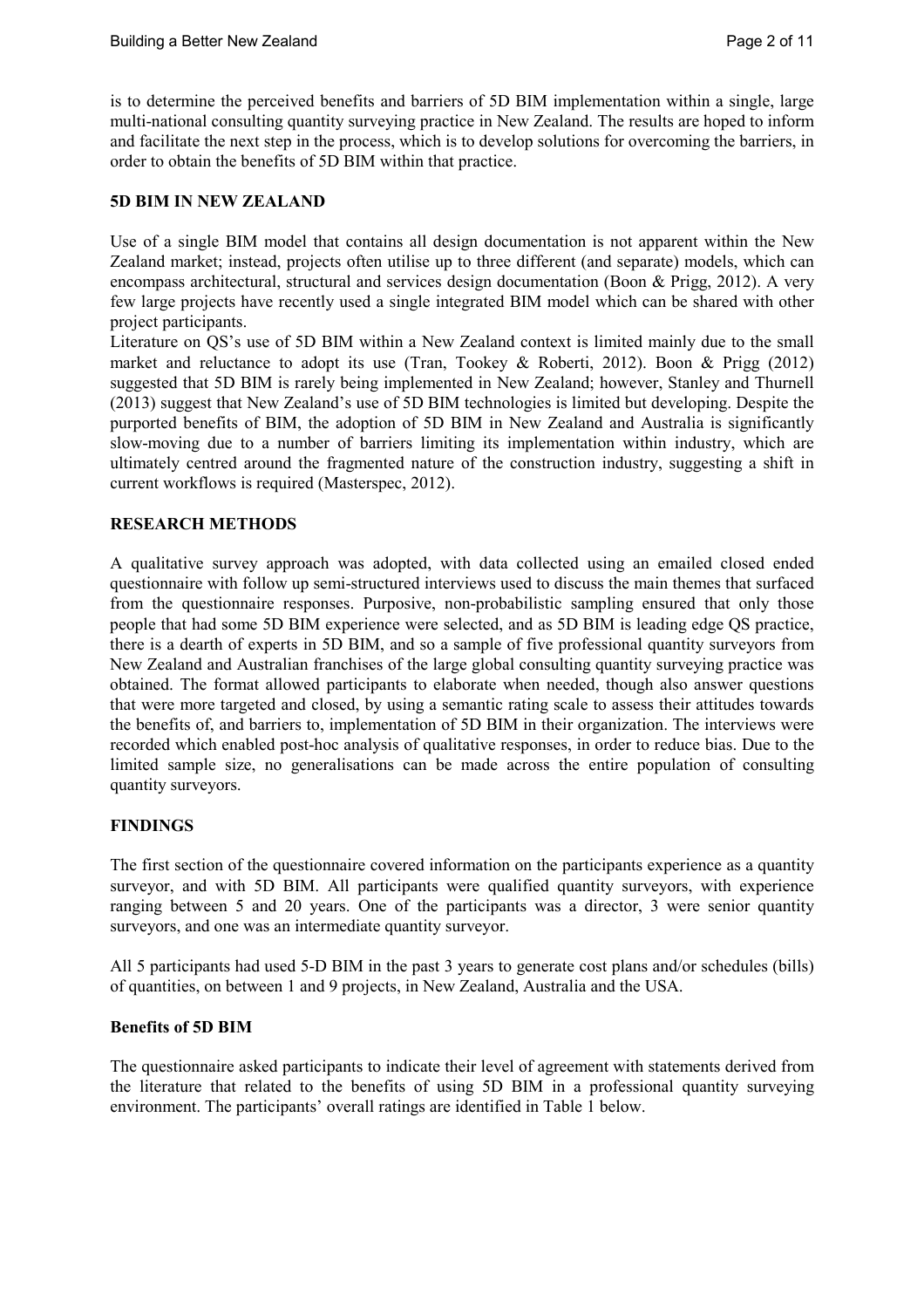|  | Table 1: Benefits of 5D BIM $(n=5)$ |  |  |
|--|-------------------------------------|--|--|
|  |                                     |  |  |

| [NB: 1=Strongly Disagree, 5=Strongly Agree]                                                                                                        |  |  | 3              | 4              | 5 |
|----------------------------------------------------------------------------------------------------------------------------------------------------|--|--|----------------|----------------|---|
| 3-D function improves decision making, reduces inaccurate drawing interpretation<br>and reduces the assumptions the QS needs to make.              |  |  | $\overline{2}$ | 3              |   |
| Enables more efficient early stage preliminary estimates (\$/GFA) (by auto-<br>generation of quantities from BIM model objects).                   |  |  | $\overline{2}$ |                |   |
| Enables more efficient detailed elemental cost plans (by auto-generation of<br>quantities from BIM model objects).                                 |  |  | $\overline{2}$ | 2              |   |
| Enables more efficient production of schedules of quantities (by auto-generation of<br>quantities from BIM model objects.)                         |  |  | 1              | 3              |   |
| Automatic quantities generation allows more time to be spent on other QS services<br>for the client (e.g. cost advice on more design alternatives) |  |  | $\overline{2}$ | 2              |   |
| Design changes can be more easily and rapidly identified by overlaying previous<br>BIM models with revised BIM models.                             |  |  | 1              | $\overline{2}$ |   |
| Automatic quantities generation provides less room for human error.                                                                                |  |  | 1              | 2              |   |
| Improves the accuracy of estimates when there is insufficient time for detailed<br>measures.                                                       |  |  |                | 4              |   |
| Improves communication and access to information in the project team.                                                                              |  |  | 1              | $\overline{4}$ |   |
| Provides early construction schedule details which more accurately reflect the<br>scope of work involved.                                          |  |  | $\overline{4}$ |                |   |
| Provides a commercial advantage over competitors.                                                                                                  |  |  |                | 4              |   |
| Increases coordination through integration of specifications and clash detection                                                                   |  |  |                | 4              |   |

## *Enhanced visualization*

No participants disagreed with the notion that BIM's 3D function improves decision making, reduces inaccurate drawing interpretation, and reduces the assumptions the QS needs to make. This aligns with Sabol (2008), who suggested 5D BIM provides a clearer understanding of construction components which in turn reduces the chance of missing or misinterpreting vital building items. However, 2 participants felt neutral, believing that the QS could still misinterpret the 3D model if they were unfamiliar with how BIM operates and where common design errors were found in the models.

*"If you are not familiar where the inaccuracies lie in the model, and you just trust that the quantities that you extract are correct, often you will not get accurate data"*. This suggests the QS requires a thorough understanding of the underlying process of data embedment and also must be able to identify inaccuracies within the models. Monteiro & Martins (2013) suggest quantity extraction is "a tricky feature and tends to be only used by an expert" (p. 239); similarly, Boon & Prigg (2012) emphasise "the importance of the QS being able to identify items that were not in the model at the time of quantity extraction" (p. 94).

### *Efficient data extraction for early stage (preliminary) estimating*

Somewhat surprisingly, only 1 participant agreed that 5D BIM enables efficient data extraction for early stage preliminary estimates, which is contrary to the findings from the literature (e.g. Matipa et al., 2008; Sabol, 2008, and Thuraiarajah & Goucher, 2013).

One participant explained: *"not at the moment, it is an experience thing, what you get out of the model is only as good as what the designer has put in, and at an early stage, the design is too inaccurate and insufficient".* However, this will improve: *"as we get better at using the tool, and the tools become more available, we will be able to use it a lot more for that type of estimating".* Another participant reported that it's hugely dangerous to use BIM models for early stage estimating due to the concept model containing little or incomplete information: *"the art and magic of concept estimating is estimating what's not there, you need to figure out all the things that will be included in the design*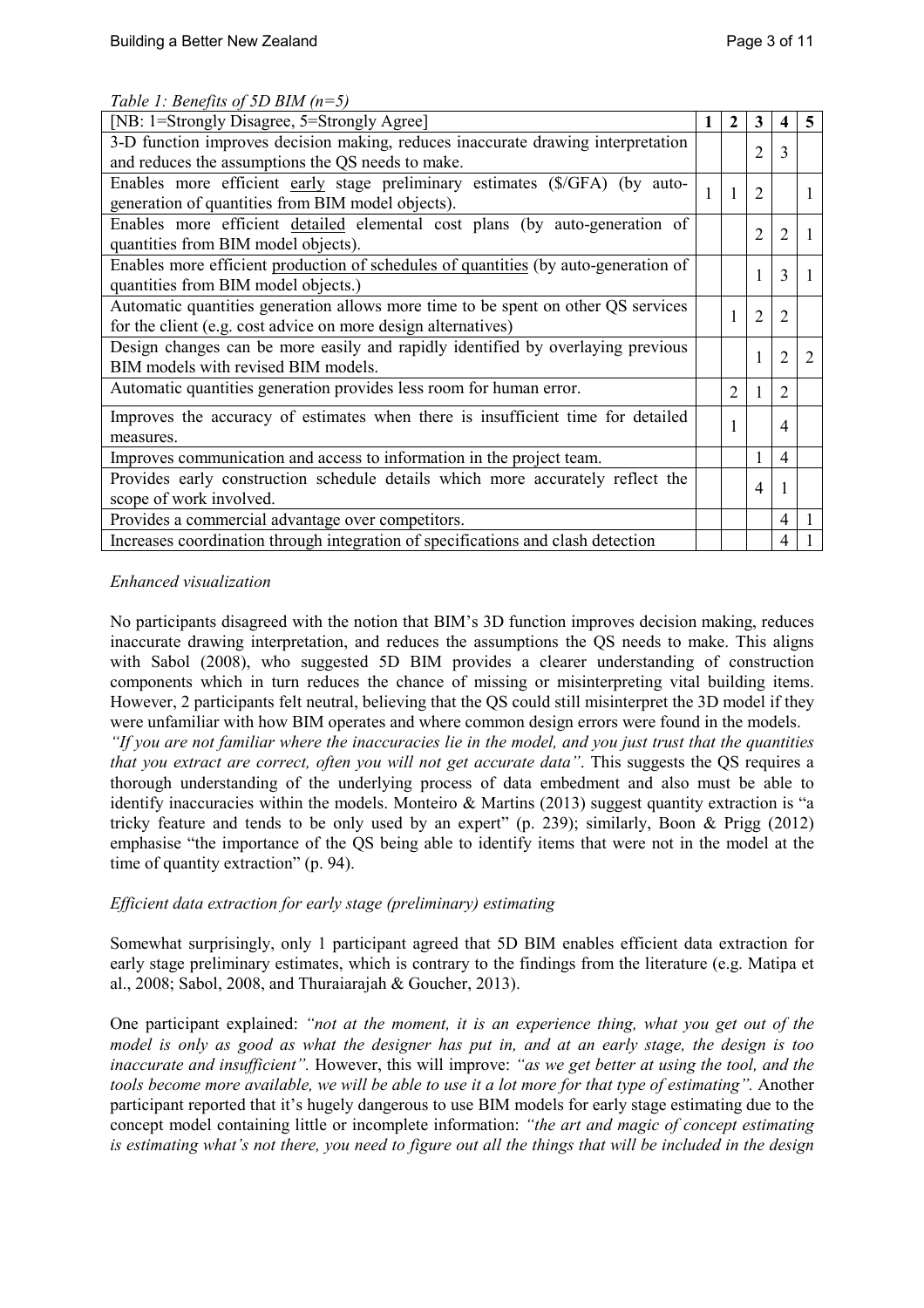*phase like acoustics, fire, solar shades that no one has talked about but you know through experience that they will be required".*

However, participants did suggest that concept models are used as a bulk-checking tool of manual measurement, and anticipated that preliminary estimating will become more efficient through 5D BIM automatic generation of quantities in the future through increasing experience and awareness.

## *Efficient data extraction for detailed estimating*

Participants tended to agree that 5D BIM enabled efficient detailed elemental cost plans, but only for certain building items; extensive bulk checking and identification of missing items is imperative to ensure quantities are correct, and often manual adjustments are needed. Similarly, Stanley and Thurnell's (2013) New Zealand study indicated that 5D BIM is currently used to support cost planning at a detailed design stage. Some participants suggested that in order to facilitate the measurement of more building items, it is imperative that the QS works closely with the designer from the outset of the project to align data embedment with QS requirements*.* Roberts (2012) asserts that the QS and design consultants need to work collaboratively from project inception to enhance communication on design input.

## *Efficient data extraction for producing Schedules (Bills) of Quantities*

No participants disagreed that the ability of 5D BIM to automatically generate quantities speeds up the process of producing schedules of quantities, but (as for detailed cost planning, above) only certain building items could be measured, and only a small efficiency is gained due to the bulk checking that is required to ensure quantities are correct, and to identify incomplete design. Boon and Prigg (2012) found similarly, describing quantities that could be extracted for items such as doors, windows, reinforcing, concrete and structural steel. However, this contradicts much of the international literature; Quek (2012) reports that 5D BIM did not facilitate this type of measurement due to the many problems associated to the way the design is embedded into the model, suggesting quantities did not conform to standard methods of measurement. Participants, however, suggested that the more industry uses the tool, and resolve the challenges associated with design embedment, producing schedules of quantities will become increasingly efficient.

### *Rapid identification of design changes*

Participants agreed that design changes can be rapidly identified and updated for estimating through 5D BIM, which aligns with Stanley and Thurnell (2014), who assert "The ability to update and change quantities quickly can be a major benefit for QSs in terms of cost modelling" (p.110).

### *Improved accuracy, communication and access to information in the project team*

Participants were optimistic for the future in terms of increased accuracy from using 5D BIM automatic generation of quantities: *"as designers get better coding, there will be less incorrect information in the model, and inherently that will increase the accuracy of our estimates when we use the information".* No participants disagreed that 5D BIM improves communication and access to information in the project team, one relating how on a recent project, due to the quantity surveyor being integrated with the designer early on, access to design information was improved and communication was significantly enhanced. As a result, the two consultants were able to work together in order to embed the data to conform with the company's standard rules of measurement, something that couldn't have been achieved if they worked in isolation. The use of a single model increases communication and improves information accessibility (Thurairajah & Goucher, 2013). *Commercial advantage*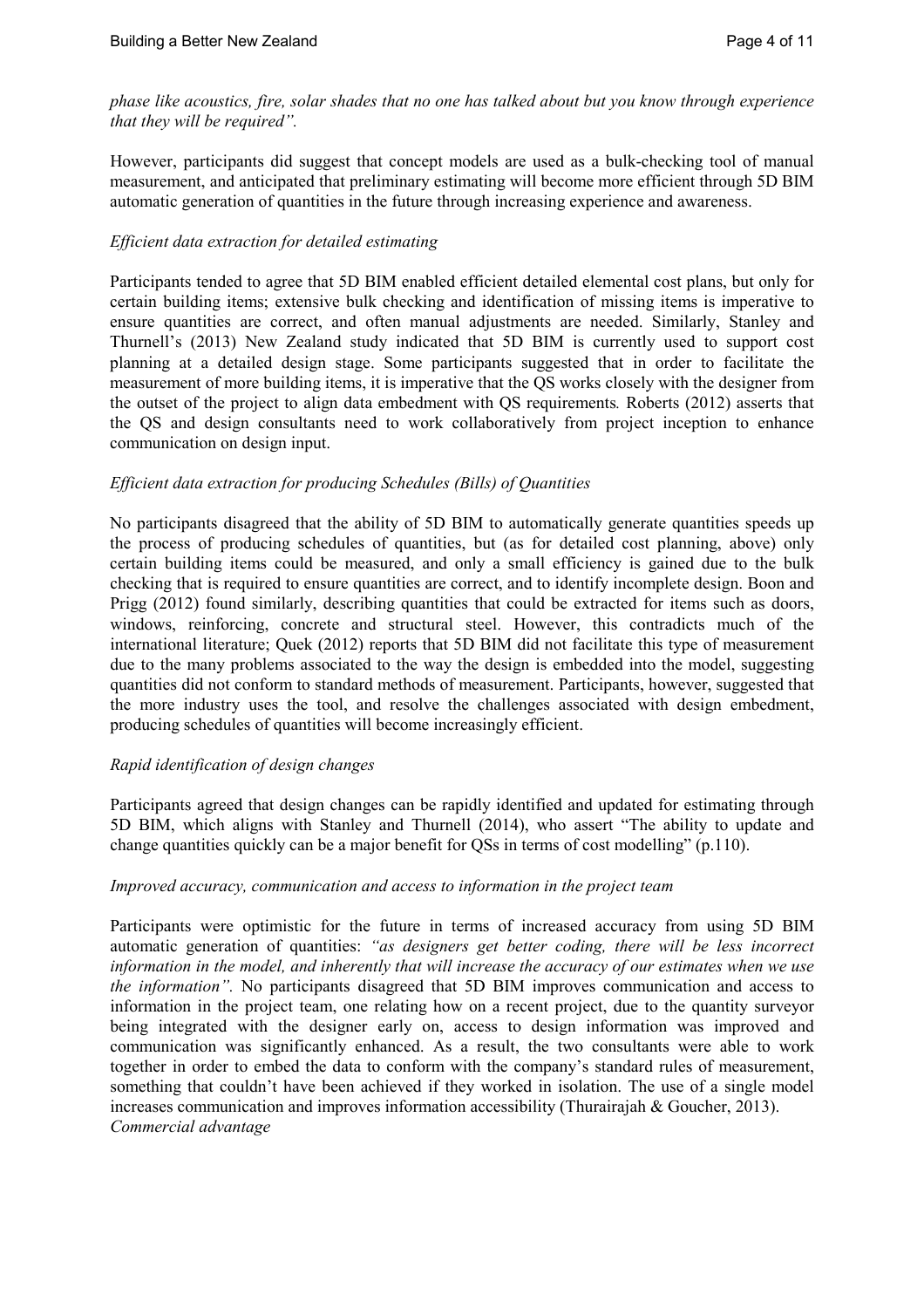Most participants agreed that 5D BIM gives a commercial advantage over competitors, which is supported by Thurairajah & Goucher (2013). One participant said: "*I think we are one of the few QS practices that are getting into it at this stage, therefore if we can get good at this quickly, it will provide a short term commercial advantage until our competitors get on board, however by that time, we would have still gone through everything so hopefully we would still be ahead of the them".*

## *Improved coordination and clash detection*

All participants agreed that 5D BIM increases coordination through integration of specifications and clash detection, as centralised BIM models have the ability to automatically update changes and rapidly disperse this information to stakeholders. This is in contrast to traditional methodologies, where the QS had to scan through revised documentation in order to identify changes.

# **Barriers to Achieving 5D BIM**

The questionnaire asked participants to indicate their level of agreement with statements derived from the literature that related to the barriers to using 5D BIM in a professional quantity surveying environment. The participants' overall ratings are identified in Table 2 below.

| Table 2 - Barriers to achieving 5D BIM $(n=5)$ |  |  |  |
|------------------------------------------------|--|--|--|
|------------------------------------------------|--|--|--|

| [NB: 1=Strongly Disagree, 5=Strongly Agree]                                                                                                                                                                                                |  |  | 3 | 4                           | 5 |
|--------------------------------------------------------------------------------------------------------------------------------------------------------------------------------------------------------------------------------------------|--|--|---|-----------------------------|---|
| BIM model is not compatible with take off/estimating software tools.                                                                                                                                                                       |  |  |   |                             |   |
| A high level of design detail at the early stages of a project can confuse decision-<br>making.                                                                                                                                            |  |  | 1 | $\overline{2}$              |   |
| Data embedded into the BIM model objects by design consultants is not<br>compatible with elemental estimating formats.                                                                                                                     |  |  |   | $\overline{4}$              |   |
| Data embedded into the BIM model objects by design consultants is not<br>compatible with schedules of quantities formats.                                                                                                                  |  |  | 1 | $\overline{A}$              |   |
| Lack of industry standards/protocols that would facilitate the embedment of design<br>data in BIM model objects that relate to estimating formats.                                                                                         |  |  |   | $\boldsymbol{\vartriangle}$ |   |
| Use of BIM for quantity surveying services is too risky as there is no contractual<br>framework governing its use.                                                                                                                         |  |  | 1 | $\overline{2}$              |   |
| Time taken reviewing/checking extracted quantities means that 5D BIM is not<br>significantly faster than doing manual take offs.                                                                                                           |  |  |   | $\mathcal{E}$               |   |
| Lack of direct government intervention to set up BIM standards/protocols reduces<br>the likelihood of a common, agreed upon framework that is required to facilitate<br>the process of 5D BIM (e.g. standardisation of use of IFCs, etc.). |  |  |   | 5                           |   |
| Allowances for wastes, jointing and lapping (for example) are not made as BIM<br>superficially presents auto quantities, reducing the accuracy of estimates.                                                                               |  |  |   | 5                           |   |
| The high cost and time associated with training staff in 5D BIM is too great for<br>owners/directors.                                                                                                                                      |  |  | 1 |                             |   |
| There is a cultural resistance to change from traditional QS approaches.                                                                                                                                                                   |  |  |   | $\overline{4}$              |   |
| Software and hardware upgrades associated with 5D BIM are too expensive for<br>owners/directors.                                                                                                                                           |  |  |   |                             |   |

# *Software interoperability issues*

All participants disagreed that BIM models are not compatible with estimating software tools, on the basis that their company's in-house software tool was compatible with various BIM model formats. This differs from the literature, which often suggests a major hindrance to 5D BIM implementation is due to BIM software companies using non-proprietary file types which cannot be exchanged with estimating software. For example, Olatunji et al (2010) explain how the data needed for cost planning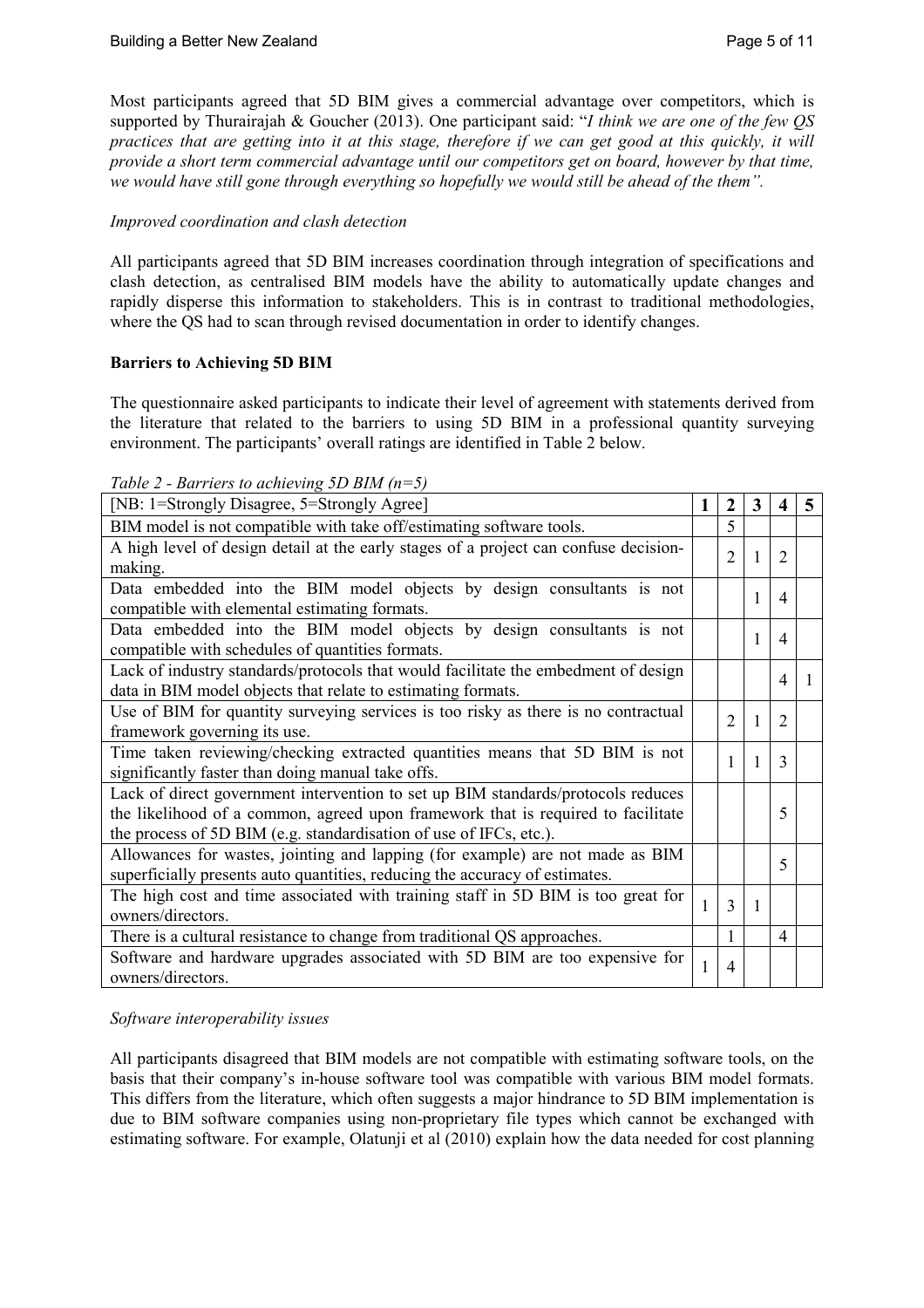sits in isolation between different software vendors and applications. Nevertheless, some participants have encountered problems associated with data exchange, e.g. the inaccurate transferring of data from Revit files to IFC (Industry Foundation Class) file types. Although IFCs are compatible with the company's estimating software, the company abandoned the use of IFCs, due to the loss of data and inaccurate exchange of information from Revit files: *"an IFC basically takes the data from a Revit file and transfers the information into an IFC file, and then when you upload the file into our IDX software (the design component of Qubit), it takes that data, messes it around, and information can be messed up"*. Also, one participant suggested that designers were beginning to now not use IFCs because the risk of losing critical information was too great. The company mainly uses DWFX file types *"which are similar to a read-only type file and are fully compatible with the software".* This view is echoed by Quek (2012) who reports that a single "merged" IFC-based model "creates a layer of complexity, with the risk of redundancies because of its large file size and compromised data transfer rates and perceived lack of incremental benefit" (p. 3405).

## *Excessive design detail at early stages can confuse decision making*

Participants were equivocal on whether a high level of design detail can confuse decision making, one commenting "*the structure can often be far ahead of the rest*" of the models; when a detailed model is provided at an early stage, it won't be coordinated with the other models (e.g. architectural and services), and also its detailed nature can complicate the thinking of the QS when deciding which design alternative is more economical. For example, instead of having the footprint of the building, the gross floor area, some elevations and maybe a construction methodology that is commonly available at early design stages, the QS would have a detailed structure that identifies steel columns, rafters, and purlins, including their size, their connections, and their finish. This level of detail can cause confusion, as such information is neither required nor necessary at this early project stage. It is important to identify what level of detail is required at each design stage, such as at the concept stage, in order to eliminate unnecessary detail, reduce complexity and confusion, which should in turn facilitate the smooth encapsulation of required data at each design stage (Sabol, 2008).

### *Incompatibility with QS formats*

Participants agreed that the design embedded into the BIM model is not compatible with QS formats for estimating (i.e. elemental format), nor for schedules of quantities. One said *"if you have had no input in the model, you wouldn't be able to get it at 100% complete and therefore it won't be in line* with the way we produce our estimates." Quek (2012) contends that the risks associated with design clashes with implications such as redesign, re-work and variations are ameliorated by the more collaborative approach that BIM encourages. As one participant said *"as we go through, we will learn to use it more and more and better and better, and we will also have a lot of input to the designers so that they provide what we need as part of the model for detailed estimating".*

A technical sub-committee of the New Zealand Institute of Quantity Surveyors (NZIQS) is attempting to revise New Zealand's standard method of measurement by proposing the use of the Association of Coordinated Building Information in New Zealand's (ACBINZ) Coordinated Building Information (CBI) classification system. The CBI classification system was created to coordinate information sources such as drawings, specifications, quantities, technical and research information and publications (Masterspec, 2012). The NZIQS sub-committee came to their conclusion on the basis that it was a similar coding system to the one used in Singapore, the Construction Electronic Measurement Standard (CEMS), a classification system established for BIM measurement that is globally recognised as being successful (Boon & Prigg, 2012).

### *Lack of industry standards/protocols to facilitate design embedment*

All participants agreed that there is a lack of industry standards and protocols to support 5D BIM implementation, which Boon & Prigg (2012) also allude to. A New Zealand BIM Schedule (BRANZ,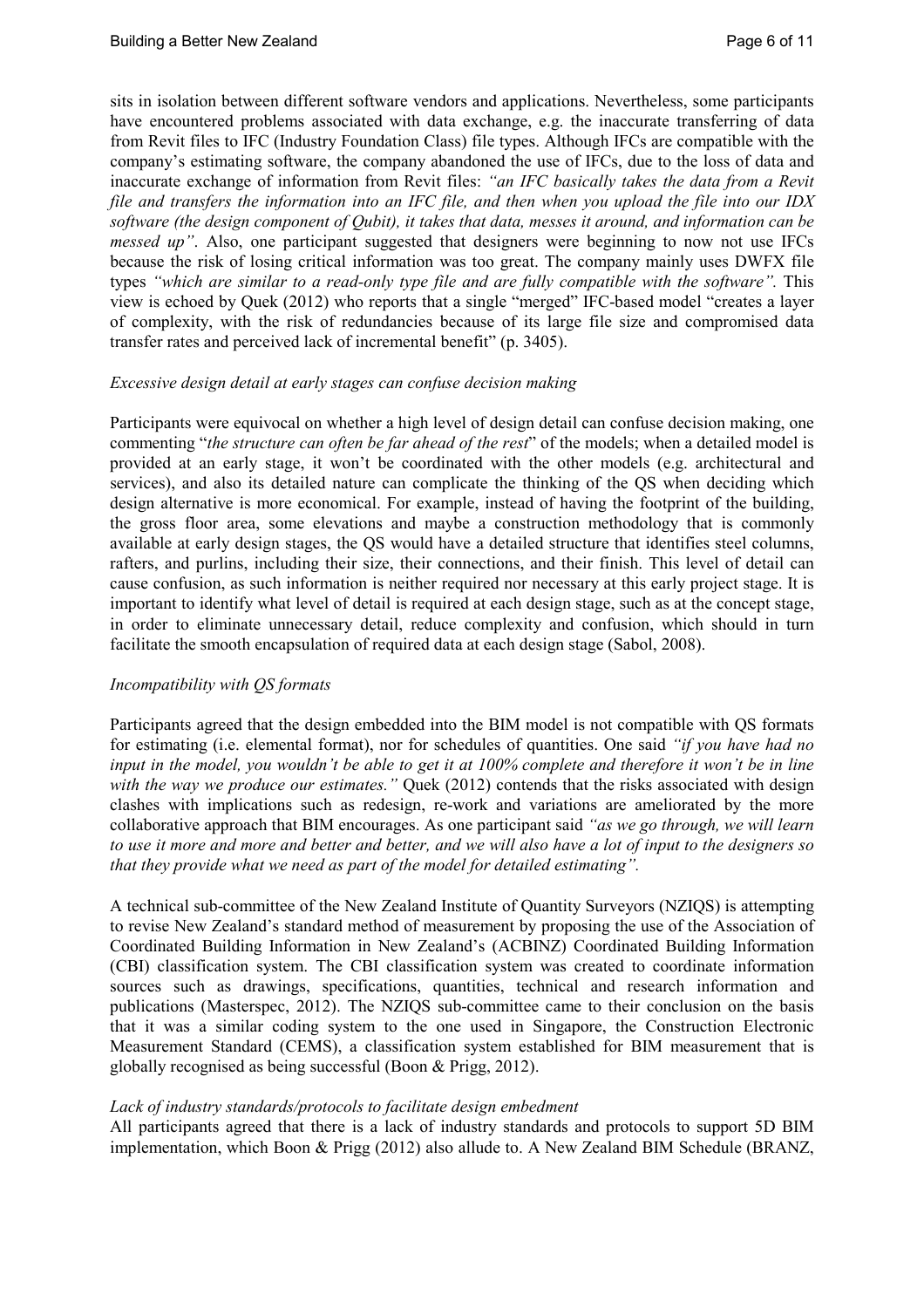2014) and New Zealand BIM Handbook (Building & Construction Productivity Partnership, 2014) have been developed, and are currently out for industry consultation, which may help improve matters somewhat if they are adopted.

One participant raised an interesting point regarding early collaboration between designers and QSs: "*we need to be careful of how much we impose on designers, because they won't want to work with us, that's why standard coding is required"*. So, if QSs keep telling designers what to include in their BIM models, they could potentially discourage designers from working with them, hence standard coding is required to provide consistency and to sufficiently manage the process.

## *Legal and liability issues*

Opinion was divided on the use of BIM for quantity surveying being too risky due to a lack of a contractual framework governing its use. Foster (2008) believes that the lack of contractual framework to support this collaborative procurement method significantly hinders BIMs use, due to the current legal system supporting stakeholders in isolation, and that reform needs to occur in order to recognise shared responsibility for the BIM model. However, one participant felt that the QS's role and responsibilities are no different to the traditional approach: "*as per manual take off, the quantity surveyor has the role and duty to clarify what the correct information is if there are coordination or clash issues, however if the designer has got it wrong in the BIM model, it's still up to them to make sure that information is correct".* Some participants also mentioned the confusion as to whether or not the BIM model is a contract document, and believed that current contract documentation needs to be revised to help resolve this complication, particularly as sub-contractors are now beginning to price directly from BIM models.

## *Necessity of manually reviewing/checking extracted quantities*

Participants tended to agree that the time required to check automatically generated/extracted quantities from the BIM model meant that 5D BIM was not significantly faster than manual take offs. Stanley and Thurnell (2013) also found that a lot of bulk checking still needs to be done, but that in the future, the efficiencies of 5D BIM would improve; this is echoed in the literature: Bylund and Magnusson (2011) suggest that through BIM it is possible to gain accuracy and speed up the process of take-offs, and Shen and Issa (2010) found that gains in speed and accuracy are achievable when using 3D models when compared to traditional 2D.

### *Lack of government intervention*

All participants agreed that there was a lack of government intervention to set up the required protocols to facilitate 5-D BIM (e.g. standardization of use of IFC's, etc.). They also felt that there was a lack of drive, and support, from the New Zealand government for BIM development and use. Masterspec (2012) also report that a lack of government intervention was currently limiting BIMs implementation in New Zealand. However, since this survey was carried out (in mid-2013), as already mentioned, the drafts of the New Zealand BIM Schedule and the New Zealand BIM Handbook are currently out with industry for comment, and so it seems that the NZ government (through the auspices of the Building Research Association of NZ, and the Building and Construction Productivity Partnership respectively) is (somewhat belatedly) starting to move towards supporting the use of BIM in the NZ construction industry.

### *Lack of context for construction methods*

All participants agreed that 5D BIM lacks 'intelligence' of construction methods such as wastes, jointing and lapping. One participant opined that wastes and lapping were not as much of an issue, as they can easily be built into the rates used, but items associated with joints were more problematic, as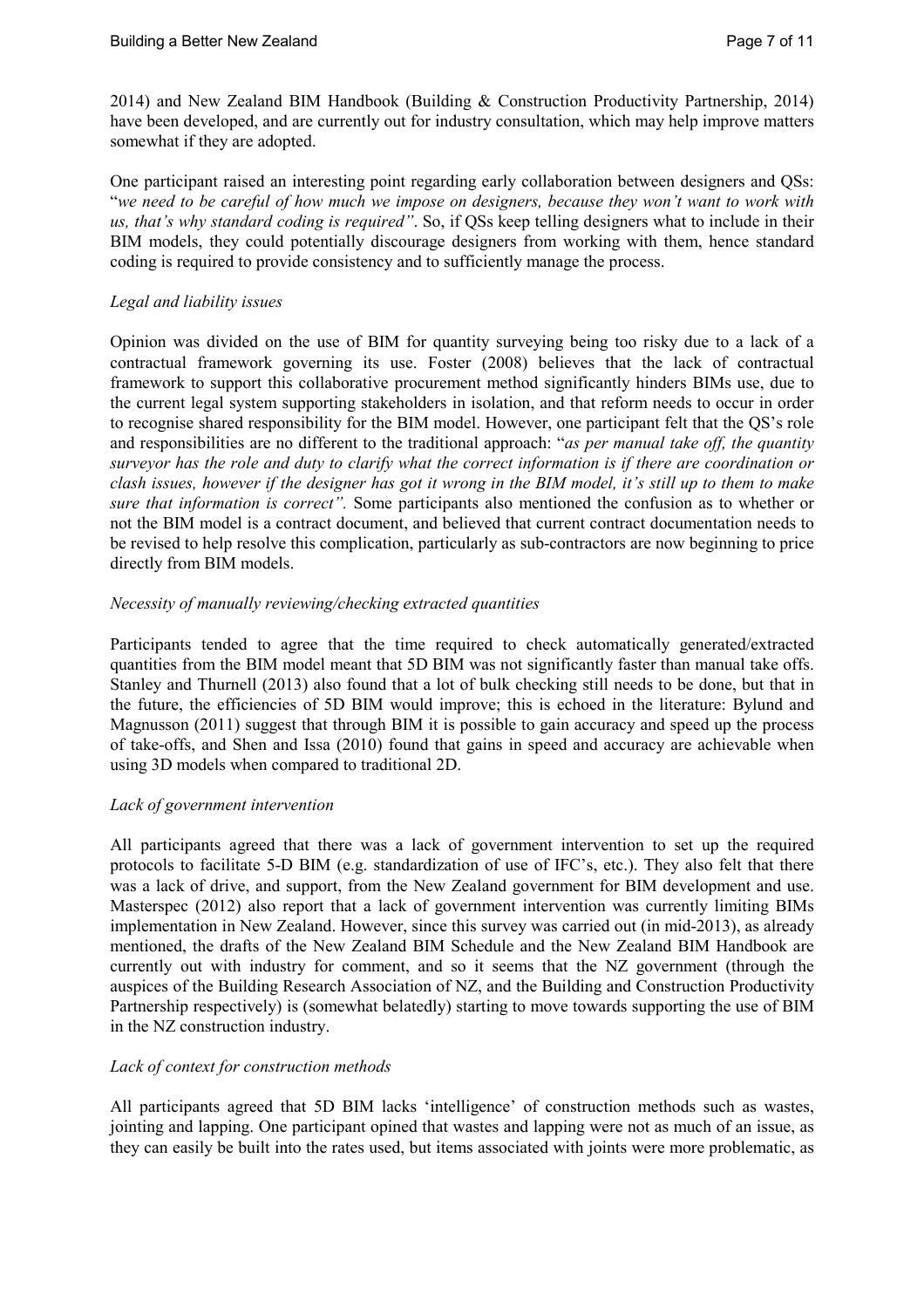they are not physical objects incorporated within BIM models: "…*so if you have a beam that butts into a column, that's not actually an object within the model, it's a ghost if you like, but there is definite cost to that junction"*. Shen and Issa (2010) support this view, contending that BIM models do not contain 'Process Construction Quantities', for items which are dependent on construction processes, as opposed to 'Product Procurement Quantities', which are design components which are present in the BIM model, and thus can easily be quantified, e.g. volumes of concrete, or mass of steel.

# *Training issues*

No participants agreed that cost and time implications associated with training staff in 5D BIM are a disincentive for owners/directors to invest in 5D BIM. However, a common theme was that in order to operate in the BIM environment, experts in 5D BIM are essential, and such expertise is scarce at present. Investment in 5D BIM was thought to be worthwhile and advantageous for QS consultancies, due to the commercial benefit which BIM provides, and thus owners were willing to pay for training in 5D BIM. However, it should be noted that the participants all work for a large, global QS practice; smaller, more localized QS consultancies may find that training costs for 5D BIM are a significant challenge to overcome.

## *Cultural Resistance*

Most participants agreed that there is a cultural resistance to change to 5D BIM from traditional quantity surveying techniques. This is also mentioned by Stanley and Thurnell (2014), who contend that the industry's adversarial culture poses another barrier to successful BIM adoption and use for 5D BIM by QSs, and that cultural transformation is a much greater challenge than any technological challenge arising from BIM.

## *Prohibitive software/hardware upgrade costs*

All participants disagreed that software and hardware upgrades associated with 5D BIM were too expensive for directors; it was felt that a large global practice should have the resources available to upgrade software/hardware necessitated by the switch to 5D BIM; however, smaller QS practices may not. Appleby (2012) contends that companies must have the capacity to run varied formats and large volumes of intelligent BIM data, and smaller companies may have difficulty achieving this. All participants indicated the company's hardware systems had no problem running BIM files however for larger projects, due to the large files, its use was slow.

### **Interview open ended responses**

Participants were asked elaborate on the reasons behind the semantic scale ratings they gave to the benefits of, and barriers to, 5D implementation in their large, global consulting QS practice. The main themes identified were:

-BIM models are insufficiently detailed to use for preliminary estimating, but can be used as a bulkchecking tool.

-BIM models are best used for estimating from a developed (approximately 80%) design stage, due to incompleteness at early design stages.

-Bulk checking of extracted quantities is imperative at all stages of design.

-2D drawings are needed for details, contractors and subcontractors, and may always be required.

-The absence of standards/protocols is a major hindrance to implementation of 5D BIM.

-Significant confusion exists around the term 5D BIM, and the difference between 3D and BIM.

-BIM models contain numerous errors and are often incomplete.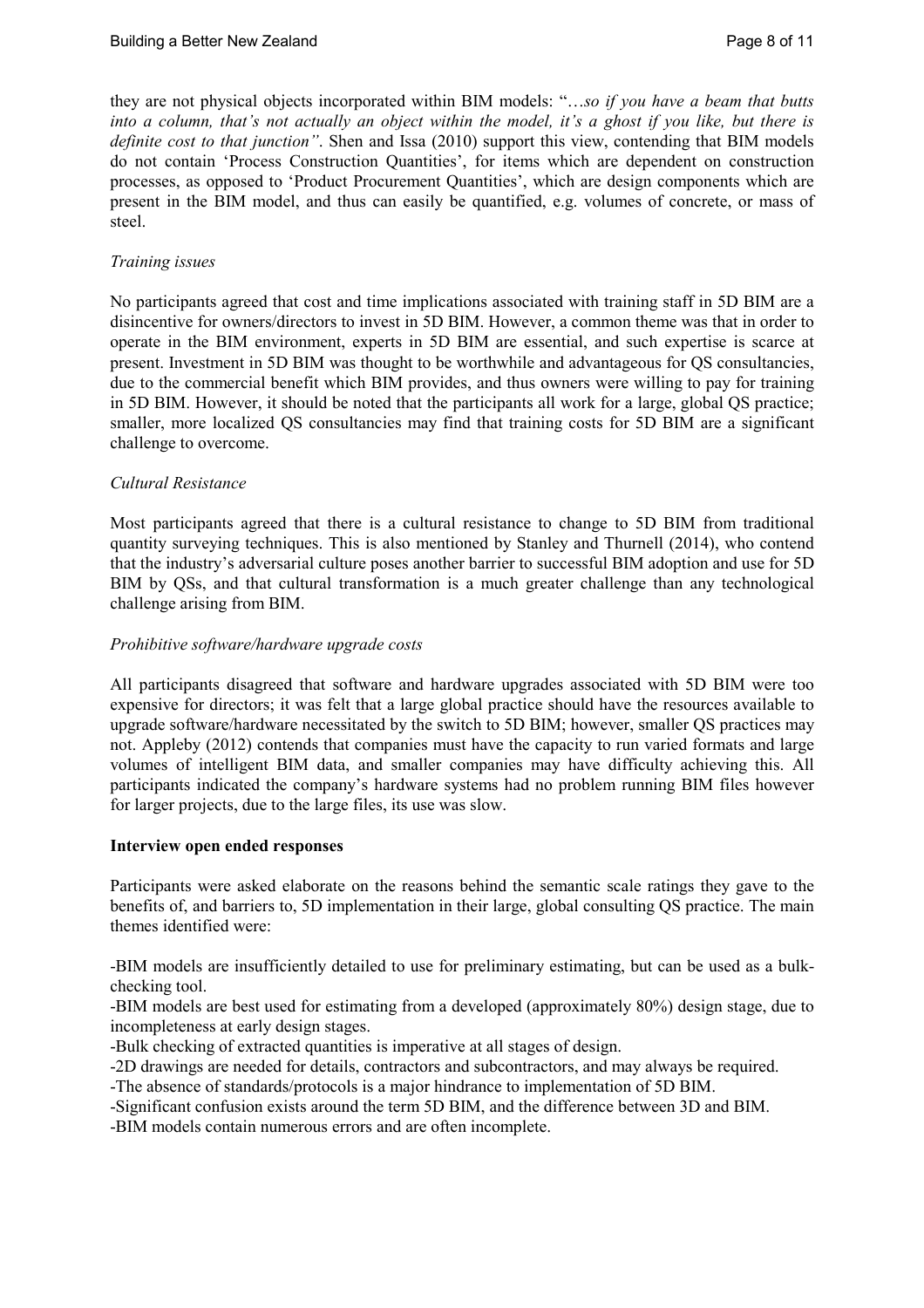-Early QS involvement is extremely important, particularly without the use of BIM standards or protocols.

-An increase in accuracy for estimates and schedules of quantities by using 5D BIM is anticipated in the future.

-The lack of government intervention to drive BIM is a major limitation

-5D BIM increases costs to clients, which is unattractive, and thus is a significant barrier to its use.

Overall, the findings suggested that the benefits of 5D BIM were currently only being achieved to a limited extent, due to a number of barriers inhibiting its full potential; as a consequence, QSs still relied heavily on using traditional methods. Despite this, the perceived future outlook for 5D BIM was exceptionally positive.

# **CONCLUSION**

This research has identified the perceived benefits of, and barriers to, 5D BIM implementation within a large, multi-national consulting QS practice. In addition, it has established that usage of 5D BIM is increasing, and its adoption has the potential to impact the QS profession in every area, and that 5D BIM is anticipated to be where the future direction of quantity surveying lies.

The main perceived benefits of 5D BIM were found to be: increased visualization of the building; a bulk checking device for manual measurement; efficient data extraction for estimating at developed design stages, as well as for producing schedules of quantities; rapid identification and costing of design changes, and provision of a commercial advantage over competitors. However, numerous barriers hindering 5D BIM's implementation were found, the main ones being: design errors and incompleteness in the BIM model; incompatibility with QS standard methods of measurement (e.g. NZS 4202:1995); a lack of industry standards and protocols to facilitate design embedment within BIM models; a lack of context for construction methodologies; the need for extensive manual bulk checking to ensure the correctness of extracted quantities; a lack of government intervention to support BIM, and additional costs to the client.

The benefits of 5D BIM implementation for quantity surveyors and their clients have been established; however, its use in New Zealand remains modest, due to the numerous barriers to its successful adoption. Participants asserted that the greatest benefits to date have been achieved when undertaking BIM in a collaborative environment, in particular, when the QS is involved early on in the design process. Participants felt that some of these barriers will be resolved in the near future, mainly through gaining experience with 5D BIM taking place outside the core BIM model, by live linking it to third party estimating software. Participants had doubts for the feasibility of Level 3 full collaborative BIM, that contains integrated cost data within a single integrated BIM model, and suggested that the ultimate goal of BIM may never eventuate. However, there was a strong indication that 2D drawings would eventually succumb to BIM in the future. Government support driving the development of BIM was thought to be essential, but has been sadly lacking in the past. Hopefully, recent developments on this front will provide forward momentum for the development of BIM in New Zealand, with the drafts of the NZ BIM Handbook (Building & Construction Productivity Partnership, 2014) and NZ BIM Schedule (BRANZ, 2014) out for industry consultation.

Due to the small sample surveyed, the findings of this research are not generalizable to the wider population of consulting quantity surveyors in New Zealand, and aimed only to provide a 'snap shot' of the current opinion on the benefits and barriers of 5D BIM implementation within a single, large global consulting QS practice.

Further research could identify the BIM skills which QSs will need in the future to reach the full potential of 5D BIM, and also investigate specific areas where the development of BIM (including 4D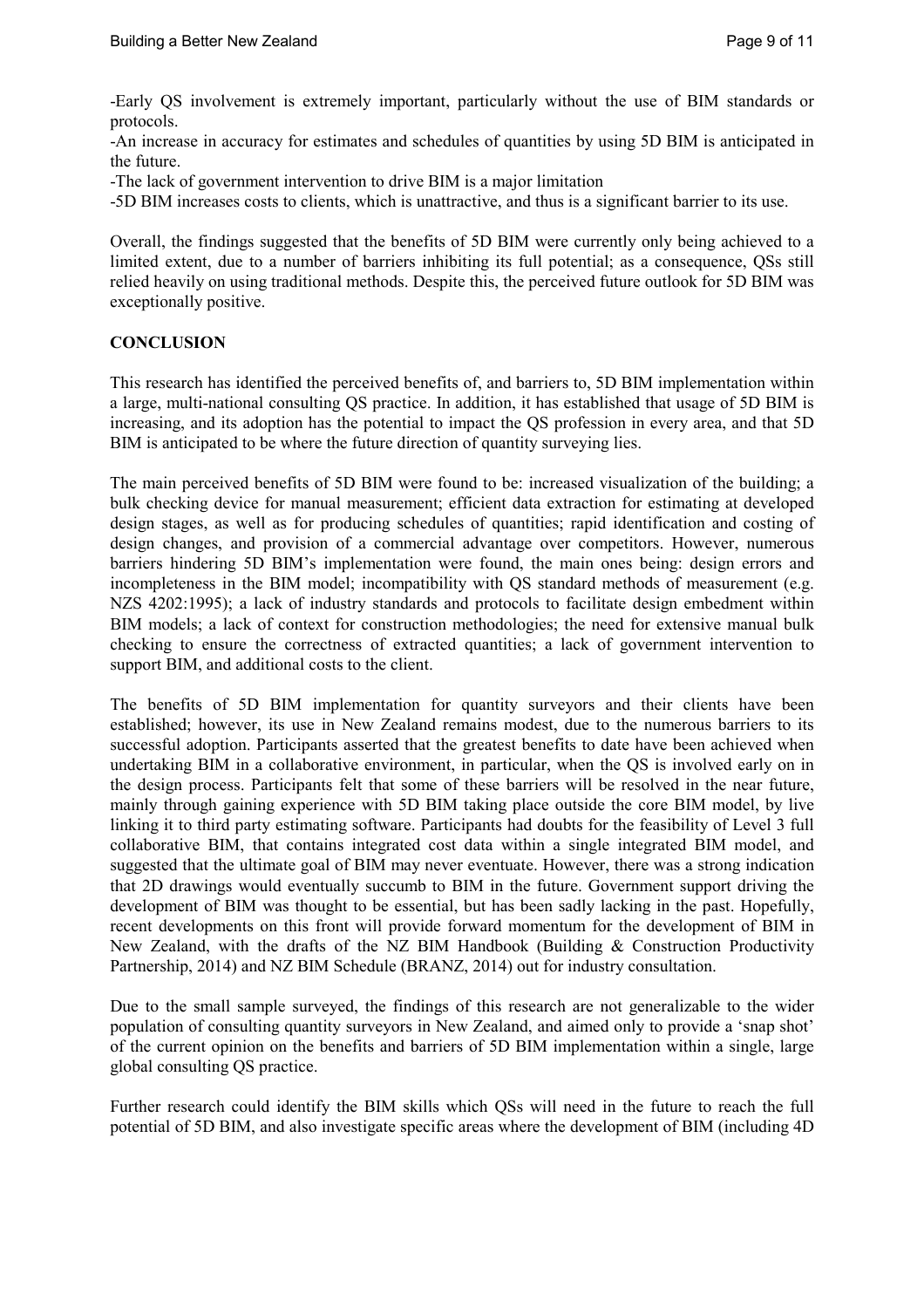and 5D BIM) can be supported, for instance by developing methods to improve inter-operability and collaborative working in the BIM environment.

# **REFERENCES**

Appleby, S. 2012. "Let it flow*"*. RICS Construction Journal, Feb-Mar 2012, 14. Retrieved from http://www.rics.org/site/download\_feed.aspx?fileID=11129&fileExtension=PDF

Boon, J., & Prigg, C. 2012. "Evolution of quantity surveying practice in the use of BIM – the New Zealand experience"*. In "*Proceedings, Joint CIB International Symposium of W055, W065, W089, W118, TG76, TG78, TG81 & TG84", Montreal, Canada.

BRANZ 2014. "New Zealand BIM Schedule". Building Research Association NZ. Retrieved from http://buildingvalue.co.nz/sites/default/files/NZ-BIM-Schedule.pdf

Building & Construction Productivity Partnership 2014. "New Zealand BIM Handbook". Draft for industry consultation. Retrieved from http://buildingvalue.co.nz/sites/default/files/NZ1-8710064- New%20Zealand%20BIM%20Handbook.pdf

Bylund, C. & Magnusson, A. 2011 "Model based cost esimations–an international comparison". Retrieved from http://www.bekon.lth.se/fileadmin/byggnadsekonomi/CarlBylund AMagnuss on Model Based Cost Estimations - An International Comparison 2 .pdf

Eastman, C, Teicholz, P., Sacks, R. & Liston, K. 2011. "BIM handbook: A guide to Building Information Modeling for owners, managers, designers*,* engineers and contractors". New York: John Wiley.

Foster, L. L. 2008. "Legal issues and risks associated with Building Information Modeling Technology". Master thesis (unpublished). University of Kansas: ProQuest.

Masterspec 2012, 2013. "New Zealand National BIM Survey 2012". Retrieved from http://www.masterspec.co.nz/news/reports-1243.htm

Matipa, W. M., Kelliher, D., & Keane, M. 2008. "How a quantity surveyor can ease cost management at the design stage using a building product model". "Construction Innovation: Information, Process, Management, 8(3), 164-181.

Mitchell, D. 2012. "5D BIM: Creating cost certainty and better buildings". *In* "Proceedings, 2012 RICS Construction and Building Research Association Conference". Las Vegas.

Monteiro, A. & Martins, J.P. 2013. "A survey on modeling guidelines for quantity takeoff-oriented BIM-based design", "Automation in Construction"*,* 35, 238-253.

NBIMS (2010). "National Building Information Modeling Standard". Retrieved from http://www.wbdg.org/pdfs/NBIMSv1\_p1.pdf

Olatunji, O.A., Sher, W., & Ogunsemi, D.R. 2010. "The impact of building information modeling on construction cost estimation". *In* "Proceedings, W055 - Special Track 18<sup>th</sup> CIB World Building Congress". Salford, UK. Retrieved from http://cibworld.xs4all.nrl/dl/publications/w055\_pub341.pdf#page=198